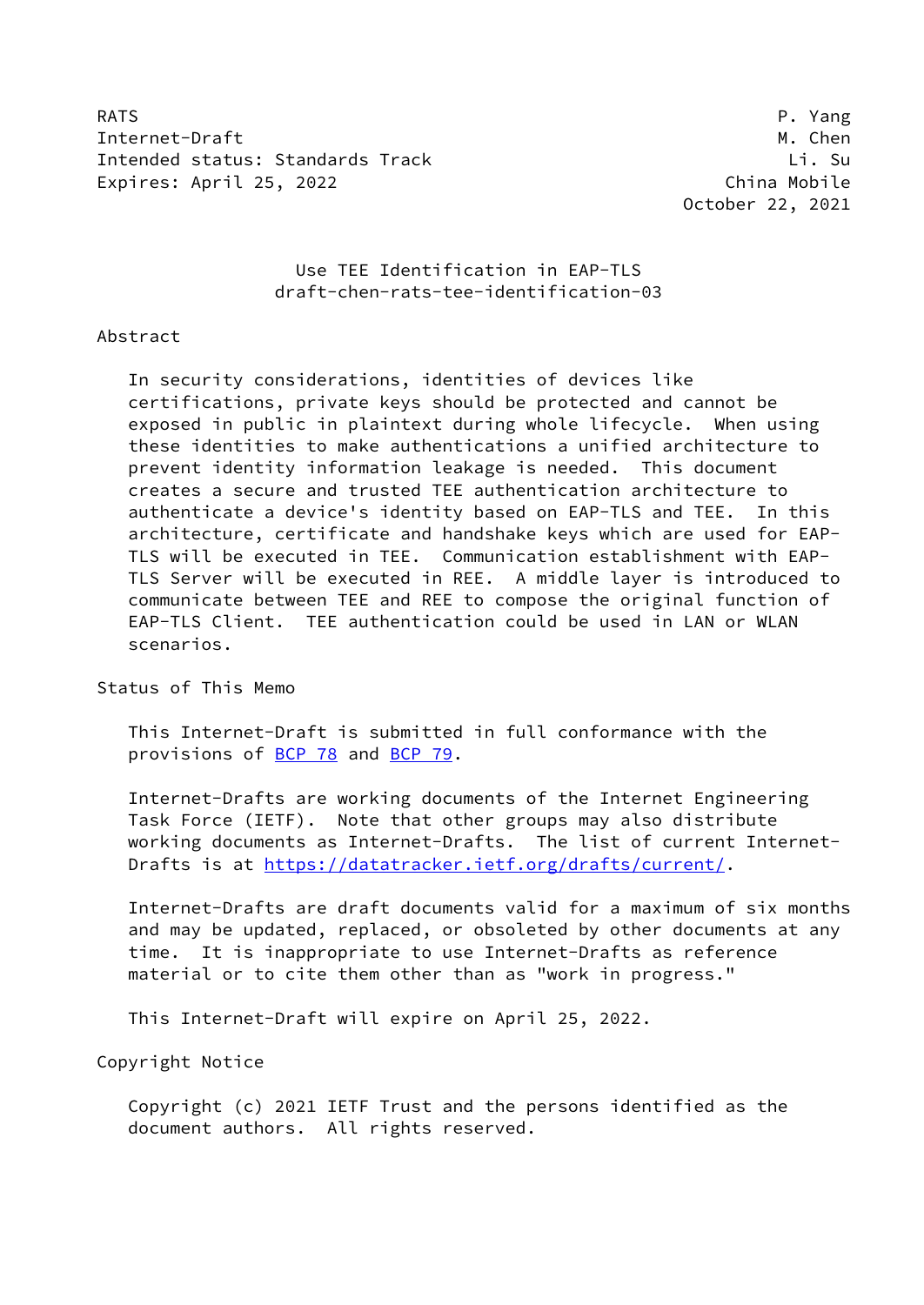<span id="page-1-1"></span>Internet-Draft EAP TLS TEE identity October 2021

This document is subject to **[BCP 78](https://datatracker.ietf.org/doc/pdf/bcp78)** and the IETF Trust's Legal Provisions Relating to IETF Documents [\(https://trustee.ietf.org/license-info](https://trustee.ietf.org/license-info)) in effect on the date of publication of this document. Please review these documents carefully, as they describe your rights and restrictions with respect to this document. Code Components extracted from this document must include Simplified BSD License text as described in Section 4.e of

 the Trust Legal Provisions and are provided without warranty as described in the Simplified BSD License.

Table of Contents

|      |                                                                      |  |  |  |  |  |  |  |  |  |  | $\sqrt{2}$      |
|------|----------------------------------------------------------------------|--|--|--|--|--|--|--|--|--|--|-----------------|
| 2.   |                                                                      |  |  |  |  |  |  |  |  |  |  | $\overline{3}$  |
| 3.   | Threat Model and Motivation                                          |  |  |  |  |  |  |  |  |  |  | $\overline{4}$  |
| 3.1. |                                                                      |  |  |  |  |  |  |  |  |  |  | $\overline{4}$  |
| 3.2. |                                                                      |  |  |  |  |  |  |  |  |  |  | $\overline{5}$  |
|      |                                                                      |  |  |  |  |  |  |  |  |  |  | 6               |
| 4.1. | Middle Layer Message                                                 |  |  |  |  |  |  |  |  |  |  | $\overline{1}$  |
| 4.2. | information pre-stored in TEE                                        |  |  |  |  |  |  |  |  |  |  | 8               |
| 4.3. | key derivation process in TEE                                        |  |  |  |  |  |  |  |  |  |  | 8               |
| 4.4. | Mutual Authentication Procedure                                      |  |  |  |  |  |  |  |  |  |  |                 |
| 4.5. | Ticket Establishment                                                 |  |  |  |  |  |  |  |  |  |  | 11              |
| 4.6. | Resumption $\ldots \ldots \ldots \ldots \ldots \ldots \ldots \ldots$ |  |  |  |  |  |  |  |  |  |  | 11              |
| 4.7. |                                                                      |  |  |  |  |  |  |  |  |  |  | 11              |
| 4.8. |                                                                      |  |  |  |  |  |  |  |  |  |  | 11              |
| 5.   |                                                                      |  |  |  |  |  |  |  |  |  |  | 11              |
| 6.   |                                                                      |  |  |  |  |  |  |  |  |  |  | 12              |
| 7.   |                                                                      |  |  |  |  |  |  |  |  |  |  | 12              |
| 8.   |                                                                      |  |  |  |  |  |  |  |  |  |  | <u> 12</u>      |
| 9.   |                                                                      |  |  |  |  |  |  |  |  |  |  | $\overline{12}$ |
|      |                                                                      |  |  |  |  |  |  |  |  |  |  | <u> 12</u>      |

## <span id="page-1-0"></span>[1](#page-1-0). Introduction

 Mutual authentication is an important way to implement identity authentication, it refers to both sides of the authentication procedure to verify each other's identity. Typical examples of mutual authentication are EAP-TLS and EAP-AKA, and EAP-AKA has been used in telecommunication networks for subscriber's network access authentication.

However, mutual authentication protocol itself is not sufficient to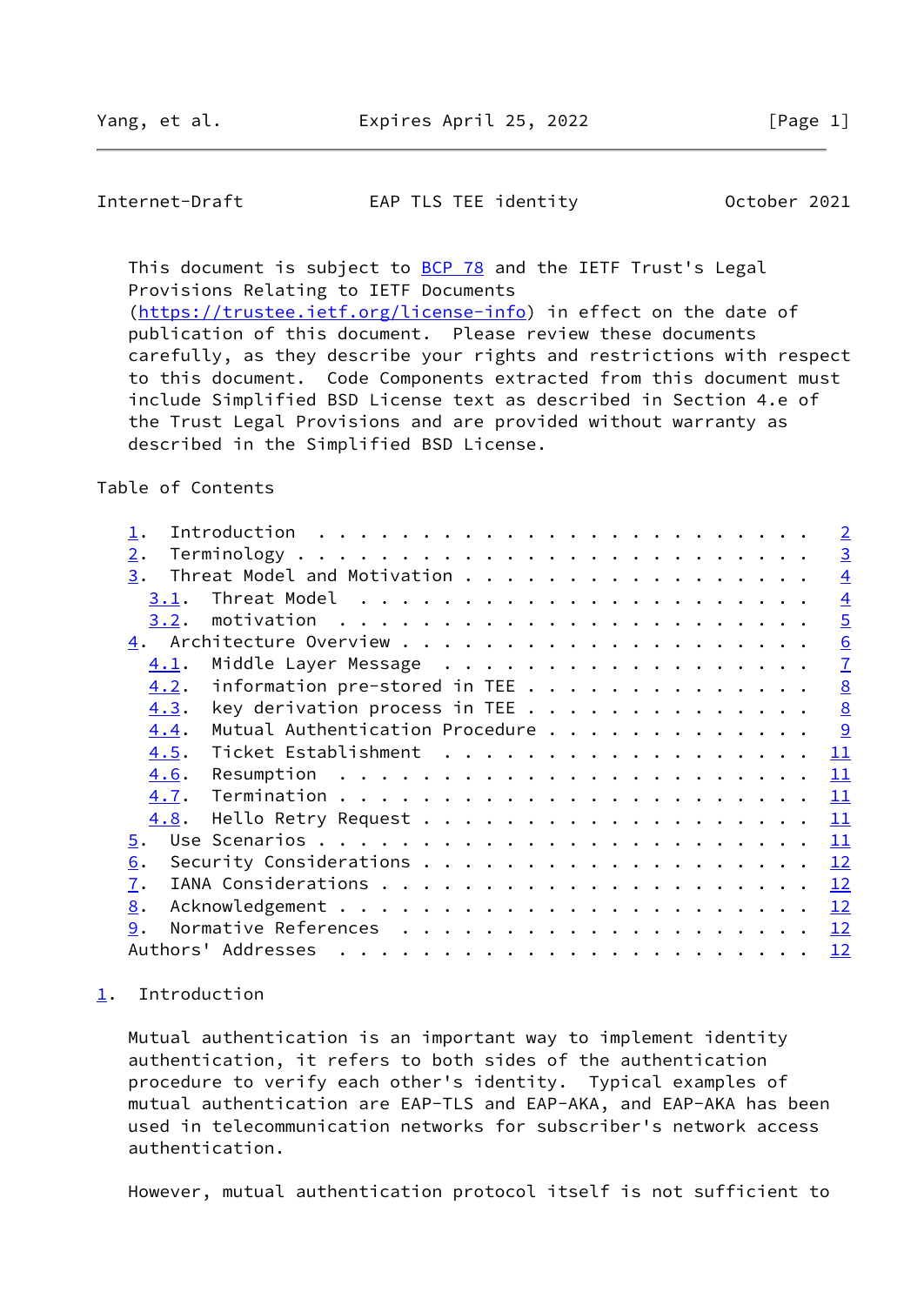provide a trusted authentication procedure. The storage and execution of identity related to authentication also need to be protected. That's also why SIM (Subscriber Identity Module) is introduced in telecommunication network to enhance EAP-AKA. SIM provides a trusted execution environment, which could be used to

Yang, et al. **Expires April 25, 2022** [Page 2]

<span id="page-2-1"></span>Internet-Draft EAP TLS TEE identity October 2021

 store and execute identity and key derivation about EAP-AKA protocol. And that's one of the reasons why applications could treat the telecommunication network as a trusted network, and secret information like verification code about account of bank could be transferred in this network.

 In IoT devices or other Internet-access devices, there is still no unified and trusted mechanism that can authenticate a device's identity in a trusted way in LAN or WLAN. So this document tries to use EAP-TLS and TEE (Trusted Execution Environment) to create a secure and trusted architecture to standardize the trusted authentication in LAN or WLAN.

EAP-TLS1.3 protocol is defined in [RFC 8446](https://datatracker.ietf.org/doc/pdf/rfc8446) [[RFC8446](https://datatracker.ietf.org/doc/pdf/rfc8446)], which is treated as a security method that can provide client-server mutual authentication. Usually the authentication server is highly protected and monitored by operators. So the server could be treated as a trust party. But client is more likely to be vulnerable due to the lack of sufficient security mechanisms. TEE used in client could make sure that any code within that environment cannot be tampered with, and that any data used by such code cannot be read or tampered with by any code outside that environment.

 The primary goal of this document is to provide a trusted authentication architecture which uses EAP-TLS as the essential authentication protocol and TEE as the security shelter to store and execute private key derivations and establish encrypted communication channel. The specific method is to add a middle layer in REE and TEE to exchange data in the form of EAP-TLS.

<span id="page-2-0"></span>[2](#page-2-0). Terminology

The readers should be familiar with the terms defined in.

In addition, this document makes use of the following terms: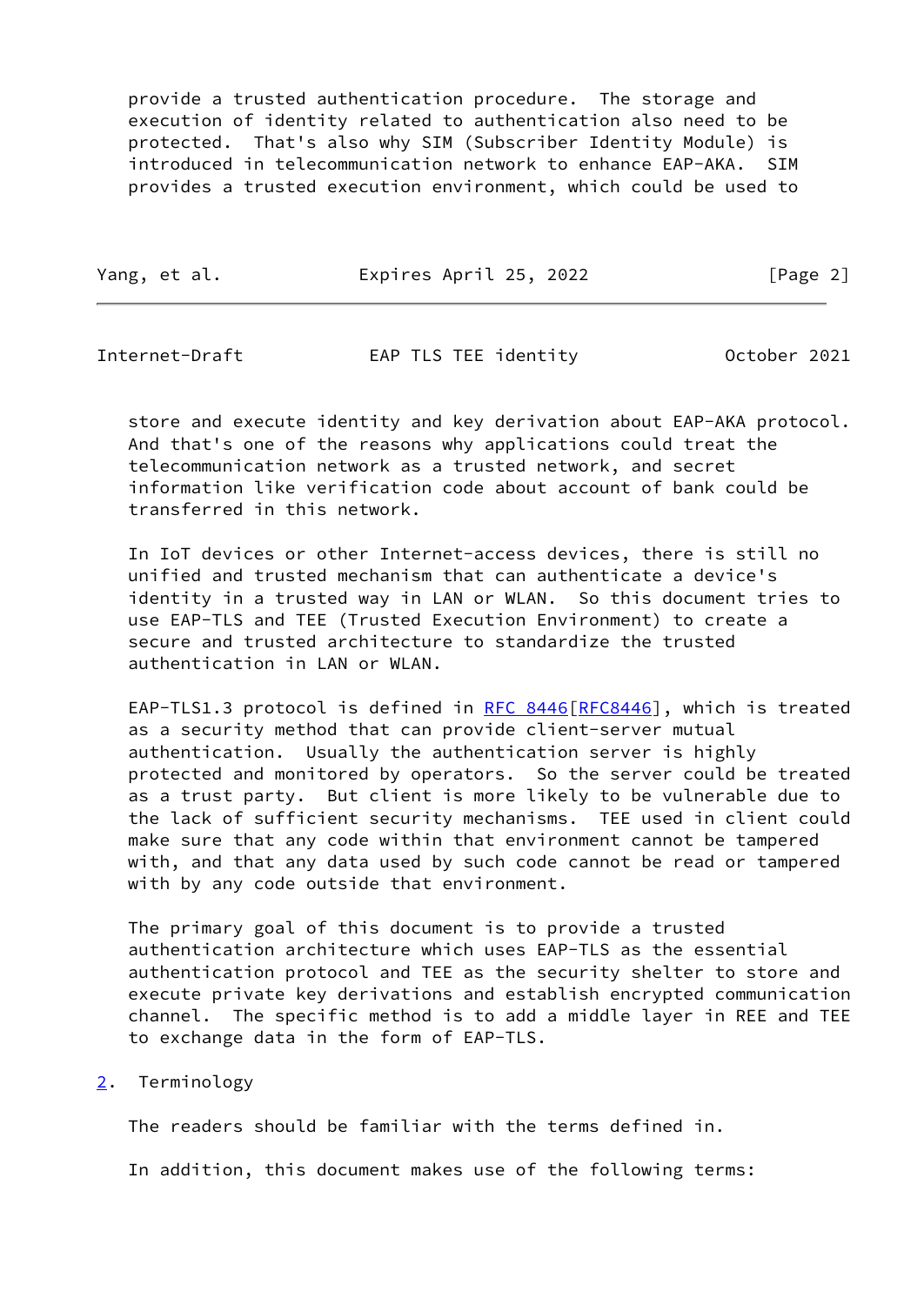TEE: Trust Execution Environment.

REE: Rich Execution Environment.

ML: Middle Layer.

IML: Inner Middle Layer.

EML: External Middle Layer.

peer: The entity that responds to the authenticator.

Yang, et al. **Expires April 25, 2022** [Page 3]

<span id="page-3-1"></span>Internet-Draft EAP TLS TEE identity October 2021

- backend authenticator server: A backend authentication server is an entity that provides an authentication service to an authenticator. When used, this server typically executes EAP methods for the authenticator.
- EAP server: The entity that terminates the EAP authentication method with the peer. In the case where no backend authentication server is used, the EAP server is part of the authenticator. In the case where the authenticator operates in pass-through mode, the EAP server is located on the backend authentication server.
- EAP-TLS: Extensible Authentication Protocol-Transport Layer.

EAP-AKA: Extensible Authentication Protocol-Authentication.

SIM: Subscriber Identity Module.

DevID: Initial Device Identifier.

<span id="page-3-0"></span>[3](#page-3-0). Threat Model and Motivation

<span id="page-3-2"></span>[3.1](#page-3-2). Threat Model

 When executing authentication process in devices, the threat model could be treated as shown in figure 1. In this figure, there are three possible statuses that attackers could manipulate the authentication information: authentication in rest, authentication in process, and authentication in translation.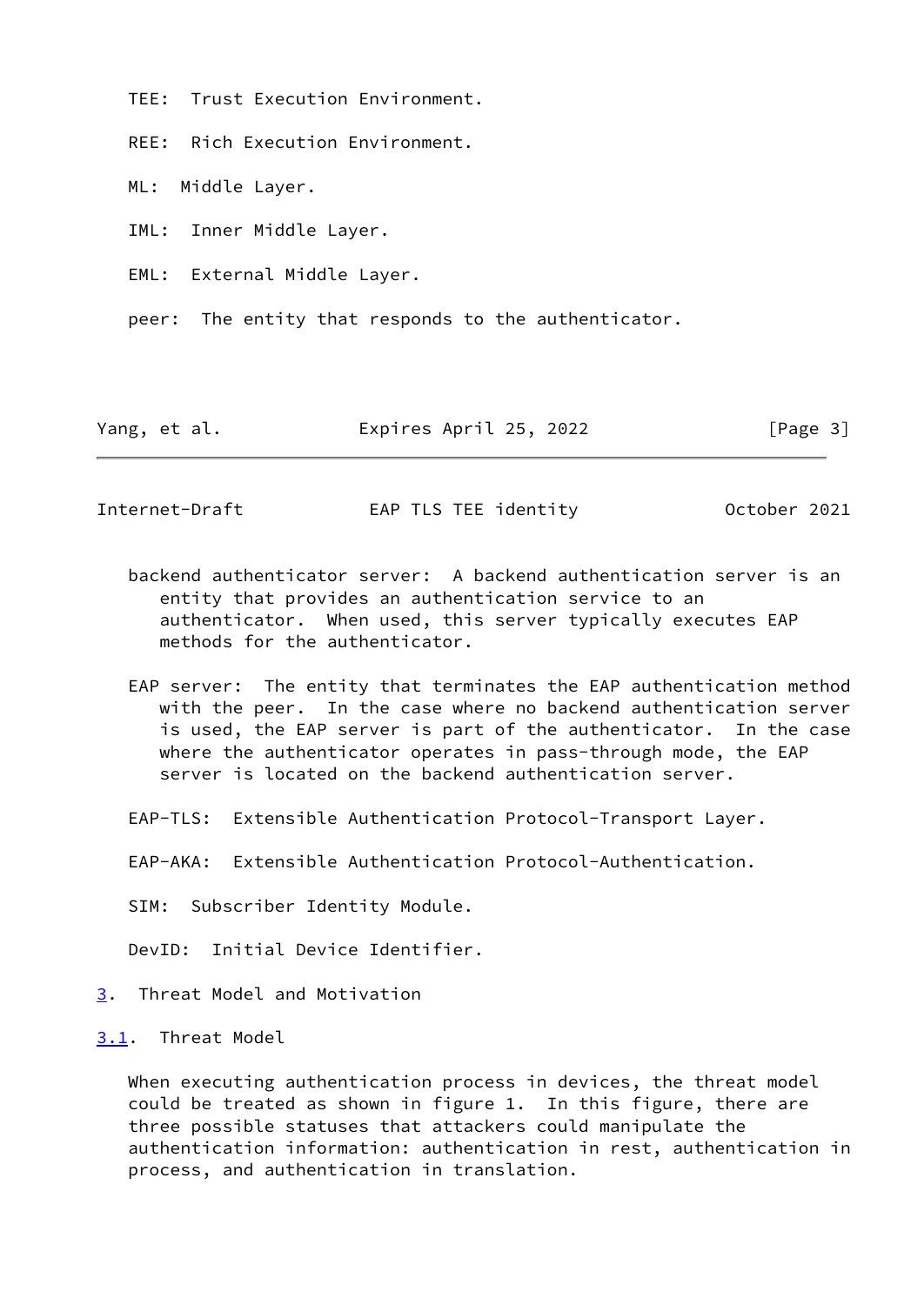

Figure 1: threat model of authentication

 (1) Authentication in rest. In order to protect identity information in rest from stealing and tampering, methods like DevID or encrypted storage could be used.

 (2) Authentication in process. In this status the authentication information needs to be calculated and prepared by the device to transfer to authentication center. When a device is preparing to

Yang, et al. **Expires April 25, 2022** [Page 4]

<span id="page-4-1"></span>Internet-Draft EAP TLS TEE identity October 2021

 authenticate, some processes need to be executed. For example, key derivation from the chosen ID, encrypted channel establishment between device and Auth Center. When designing an authentication protocol or method, the device is always treated as an atomic point and is secure with no doubt. However, any device is composed of component like hardware, firmware, and operating system. When processing the Identification information in REE environment, the ID may be compromised.

 (3) Authentication in translation. This status is also easy to deploy in network protocols like TLS. After exchanging handshake keys, it is hard to crack information during translation.

## <span id="page-4-0"></span>[3.2](#page-4-0). motivation

 In IETF and other organizations, there are lots of authentication methods and identity systems like DevID, X509.3, X802.1, etc. These procedures are used in different scenario and different network layers. When compared to the threat model, the protection of authentication in process is still undetermined.

For example, DevID could prevent the attack of status 1 in threat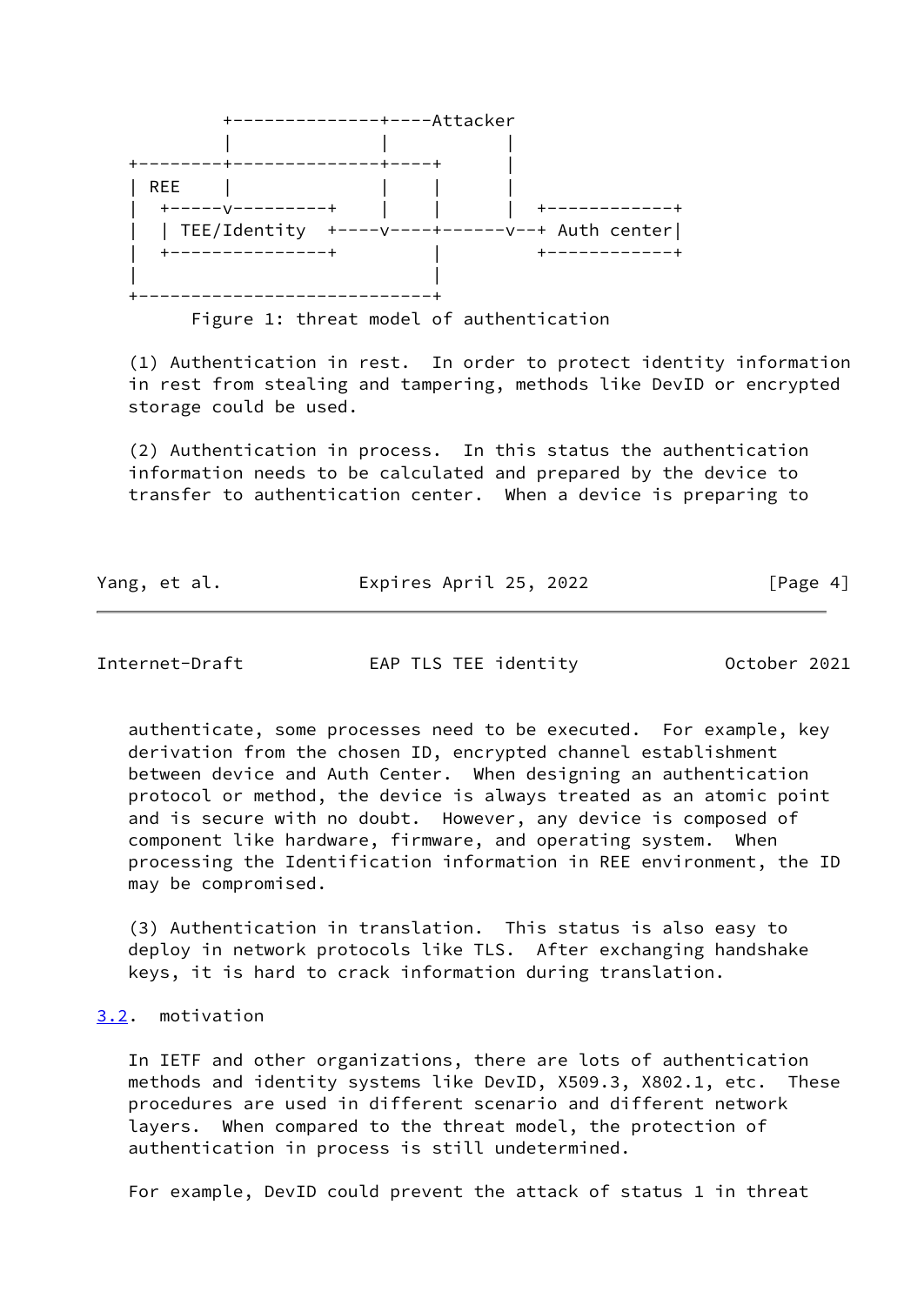model. When composed with EAP-TLS, the composition can prevent attack from both status 1 and 3 in threat model. But about the attack for status 2 in threat model, there is no direct solution.

 There are two possible methods to mitigate this potential risk of status 2 of threat model. The first one is to put all the authentication process and relevant software and network stacks in TEE environment, as shown in figure 2. This method requires large scale TEE and is hard to deploy in resource restricted devices.

|        | Trusted                      |  |
|--------|------------------------------|--|
| Device | authentication               |  |
|        | <--------------> Auth center |  |
| TFF    |                              |  |
|        |                              |  |

Figure 2: solution 1: all authentication is under TEE

 In some cases, TEE is restricted resource and cannot cover all the authentication procedure. Like TPM and other TEE chips for IoT devices, only very limited computing capability is available. When pursuing concise architecture of authentication that consumes minimal TEE, the second solution needs to be discovered.

 The second solution builds a strict and limited middle layer interface to communicate between TEE and REE. The TEE will only in

|  | Yang, et al. | Expires April 25, 2022 |  |  | [Page 5] |  |
|--|--------------|------------------------|--|--|----------|--|
|--|--------------|------------------------|--|--|----------|--|

<span id="page-5-0"></span>

| EAP TLS TEE identity<br>Internet-Draft | October 2021 |  |
|----------------------------------------|--------------|--|
|----------------------------------------|--------------|--|

 charge of the generation of encrypted and unreusable identities for authentication. The REE could in charge of the other process of authentication. This design could address the authentication in process threat model. Before going into the detail of TEE authentication architecture, there are three key features about the middle layer need to be point out. (1) Transportation tunnel about authentication is built between TEE and authentication server. (2)The TEE should verify server ID first, otherwise never expose client identity. (3) Nonce and handshake key are used to encrypt ID to prevent replay attack.

These three features could make sure:

 Even the REE of the device is compromised like the memory is dumped, the attackers cannot get any plain text of authentication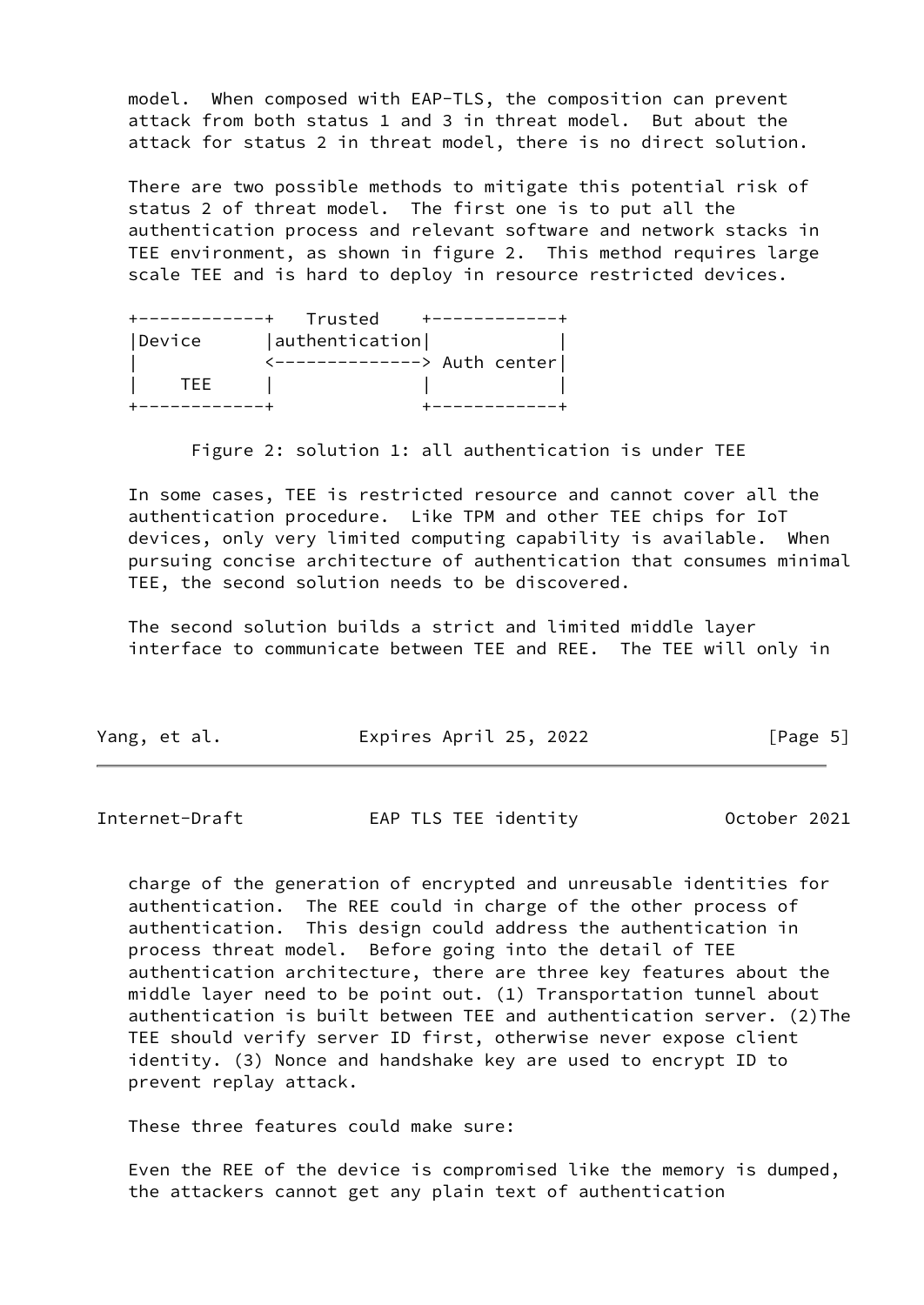information.

 The encrypted message could be stolen, but cannot be reused because of random nonce produced by TEE and server.

 Attackers cannot use a fake server identity to defraud a client's real identity. Because the private key of server's certificate never exposed and the signature with nonce cannot be imitated.

 The usage of trusted authentication is extensive. Trusted authentication could be used in factory, campus, transportation sector, etc, in where devices need to get access to network by identifying their identity. Also, devices also need to know the network's identity. In fact, anywhere that needs to identify devices' Identification by LAN or WLAN could use this architecture.

<span id="page-6-0"></span>[4](#page-6-0). Architecture Overview

 This architecture brings in a Middle Layer which is implemented in TEE and REE to translate information between TEE and REE. The structure of this Middle Layer is shown below.

Yang, et al. **Expires April 25, 2022** [Page 6]

<span id="page-6-1"></span>Internet-Draft EAP TLS TEE identity October 2021

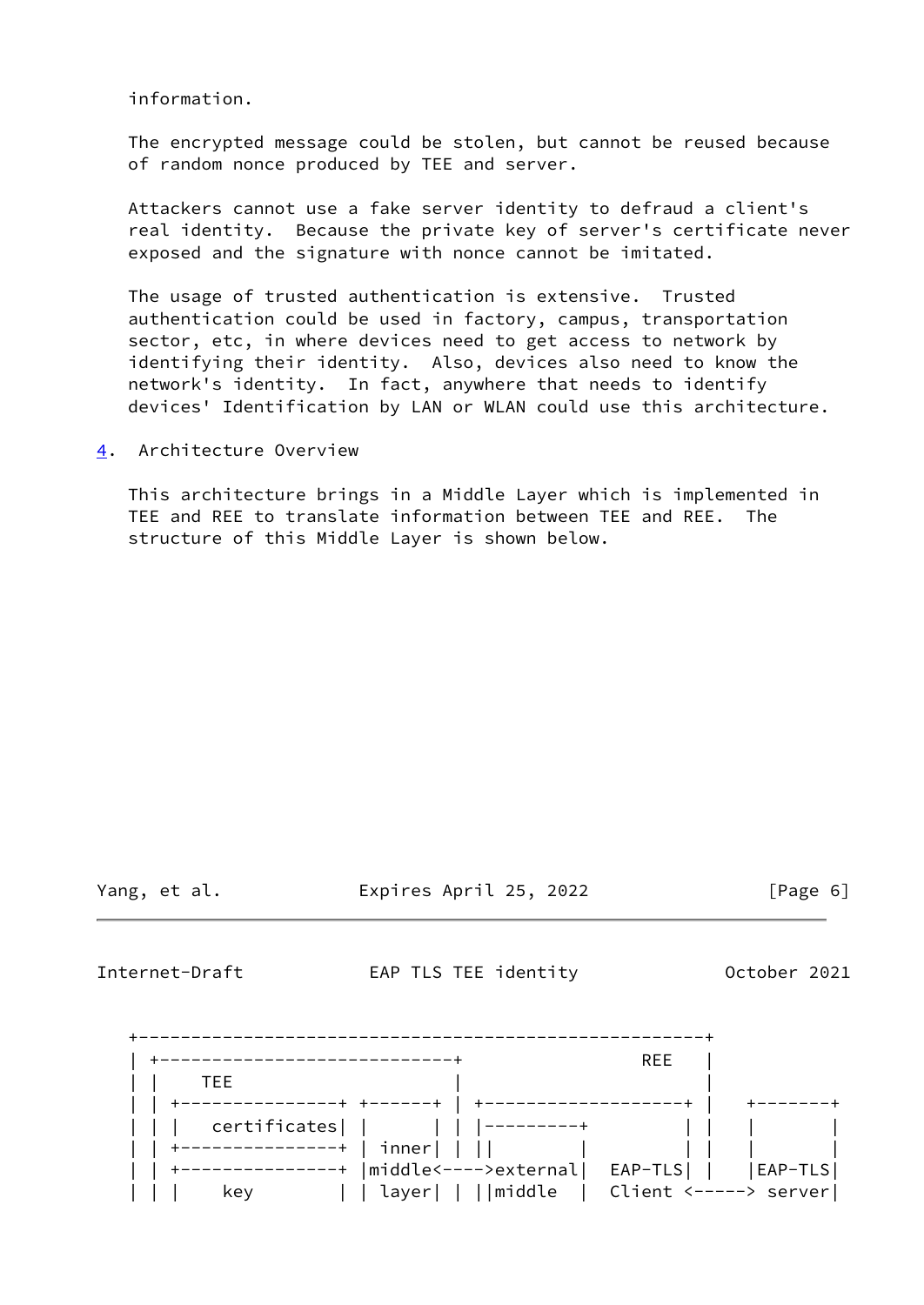| derivation | ıllaver<br><b>Contract Contract Contract</b> |  |  |
|------------|----------------------------------------------|--|--|
|            |                                              |  |  |
|            |                                              |  |  |
|            |                                              |  |  |

Figure 3: architecture of middle layer

 In figure 3, the middle layer is separated in two parts: Inner Middle Layer (IML) and External Middle Layer (EML). The IML is responsible for

 a. Key derivation b. Response to EML about EAP-TLS encryption and decryption relevant message.

 In this document, the EML could be set as a part of EAP-TLS Client function which is responsible for:

 a. Communicate with EAP-TLS Server b. Request encryption and decryption relevant messages from IML.

 The communication mechanism between IML and EML should follow the specific trust computing architecture like Intel Enclave and TrustZone which is out of this document's scope.

<span id="page-7-0"></span>[4.1](#page-7-0). Middle Layer Message

 The message transmitted between IML and EML will follow the format of TLS1.3, but not all TLS1.3 [[RFC8446\]](https://datatracker.ietf.org/doc/pdf/rfc8446)message will be transmitted. The IML only accept message relevant to encryption and decryption. The structure of Middle Layer Message is shown below.

| Yang, et al. | Expires April 25, 2022 | [Page 7] |
|--------------|------------------------|----------|
|              |                        |          |

<span id="page-7-1"></span>Internet-Draft EAP TLS TEE identity October 2021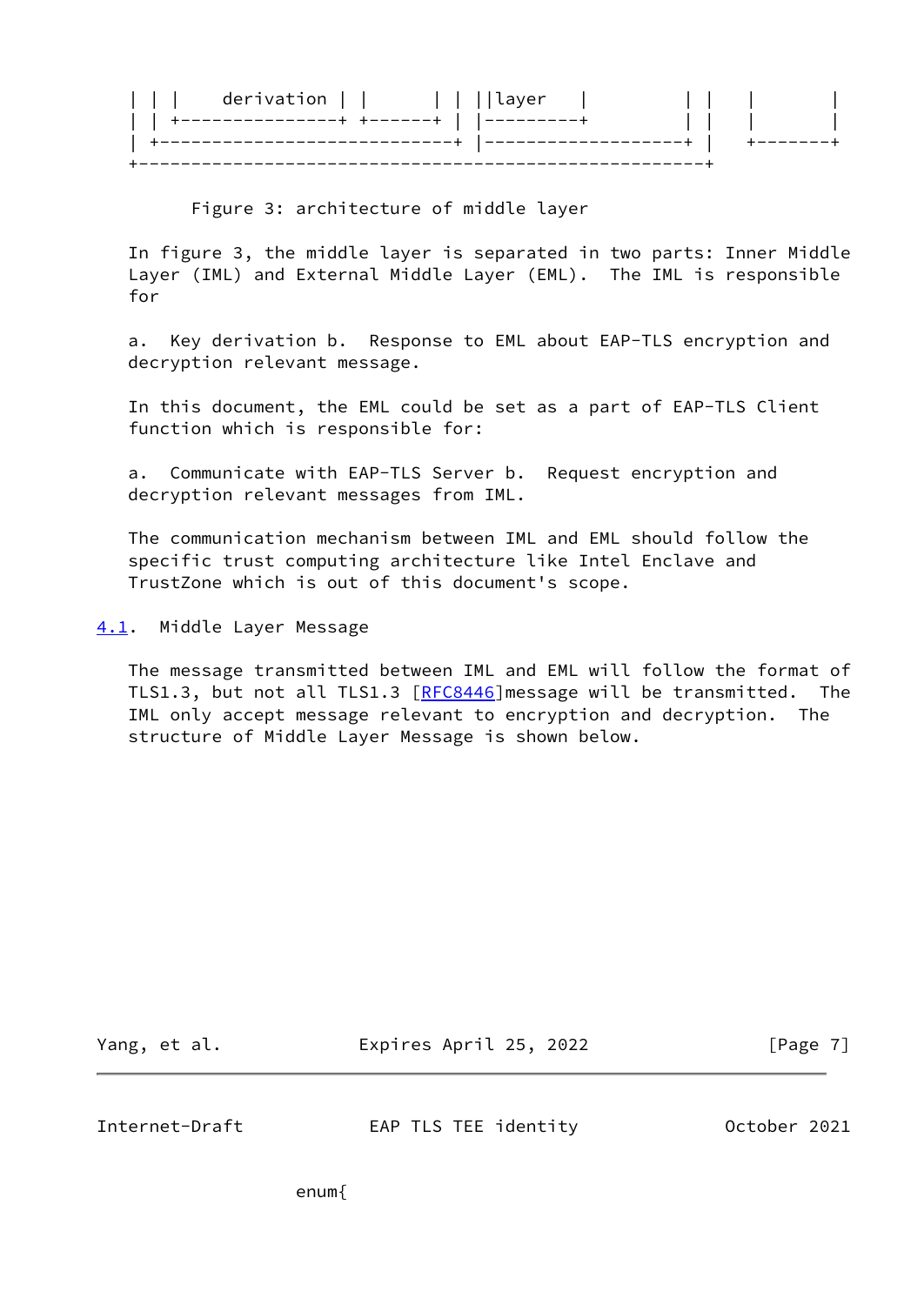Random; keyshareExtension; PreSharedKeyExchange CertificateList CertificateVerify Finished NewSessionTicket ApplicationData Alert }ParameterType

## Struct{

bool request//true: request; false response. If it's request message, then the ParameterType type uint24 length select(type){ case Random randomValue case KeyshareExtension keyshareextensionValue case PreSharedKeyExchange value; case CertificateList case CertificateVerify case Finished case NewSessionTicket case ApplicationData case Alert

# }MiddleLayerMessage

}

# <span id="page-8-0"></span>[4.2](#page-8-0). information pre-stored in TEE

 (1) Certificate that complies with X509.3. If using EAP-TLS as the authentication protocol, then the ID of the TEE enabled device is the certificate complies with X509.3. In this document, the certificate of this device is the only item that needs to be stored in TEE before the process of EAP-TLS starts. And regarding to how to get this certificate or update this certificate is out of scope. The certificate will never be allowed to be exposed outside the TEE in plaintext.

<span id="page-8-1"></span>[4.3](#page-8-1). key derivation process in TEE

Key derivation process MUST be executed in TEE.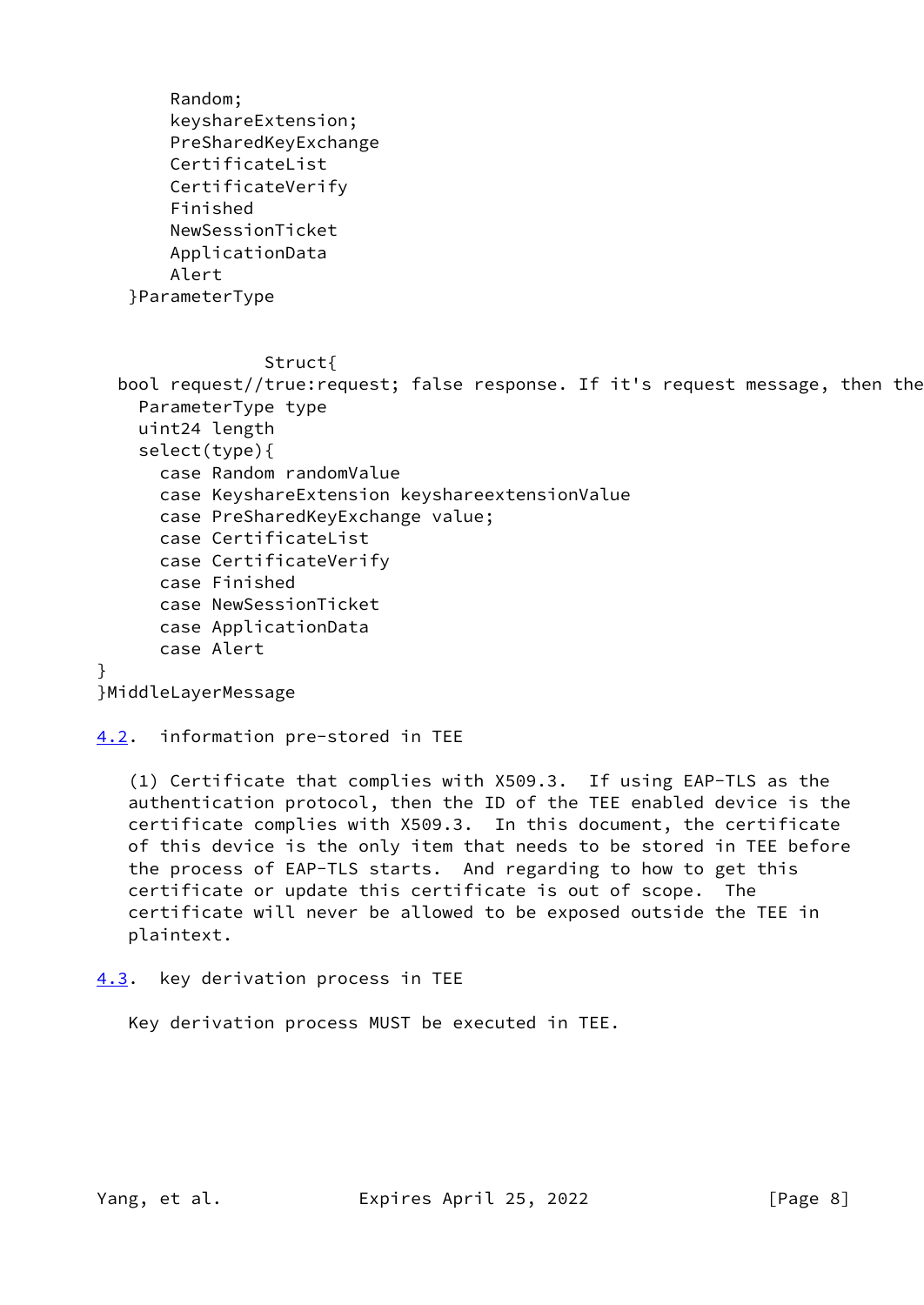<span id="page-9-1"></span>Internet-Draft EAP TLS TEE identity October 2021

<span id="page-9-0"></span>[4.4](#page-9-0). Mutual Authentication Procedure

 Figure 4 illustrates the steps of TEE identification based on EAP- TLS. From the view of EAP-TLS Server there are no changes of the procedure. All the changes are in the EAP-TLS Peer side. This document defines 6 middle layer messages from message 1 to message 6 which will be used for different purpose to communicate between IML and EML. The specific steps are shown in bullets below.

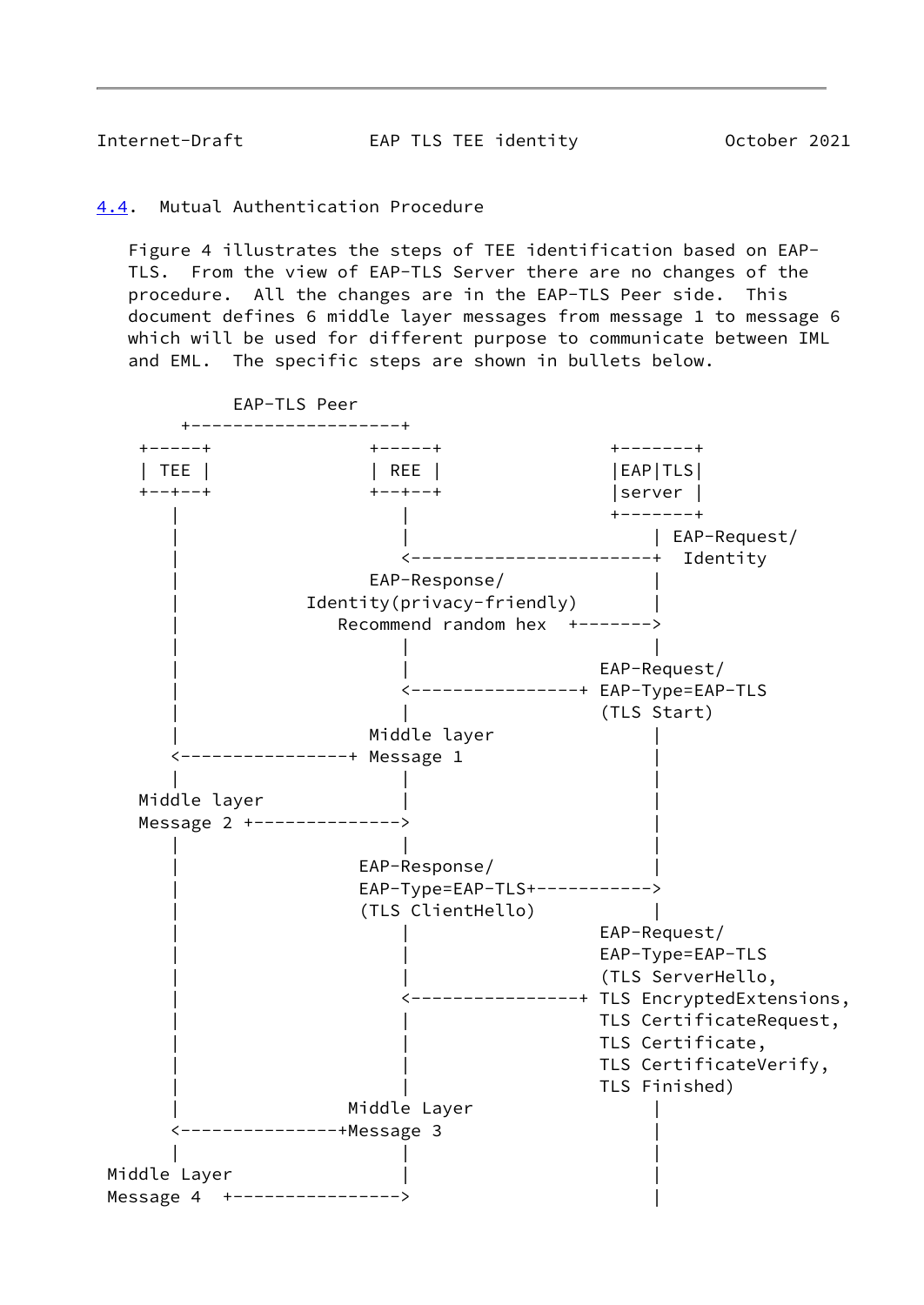

Figure 4: Mutual TEE Identification based on EAP-TLS

 In order to complete ClientHello Message, the Key\_Share Extension message is needed. This message involves the key derivation function which Must be executed in TEE. So the Middle Layer Message 1 is KeyShareExtension request from EML to IML.

 Middle Layer Message 2 from IML responses to message1 and returns the KeyShareExtension response to EML.

 Middle Layer Message 3 includes plaintext ServerHello message and encrypted Server Params and Auth. Since EML does not carry the relevant private key which is derived from KeyShareExtension, it will transfer this message to IML to decode. Message 3 also includes the entire handshake context which will be used to create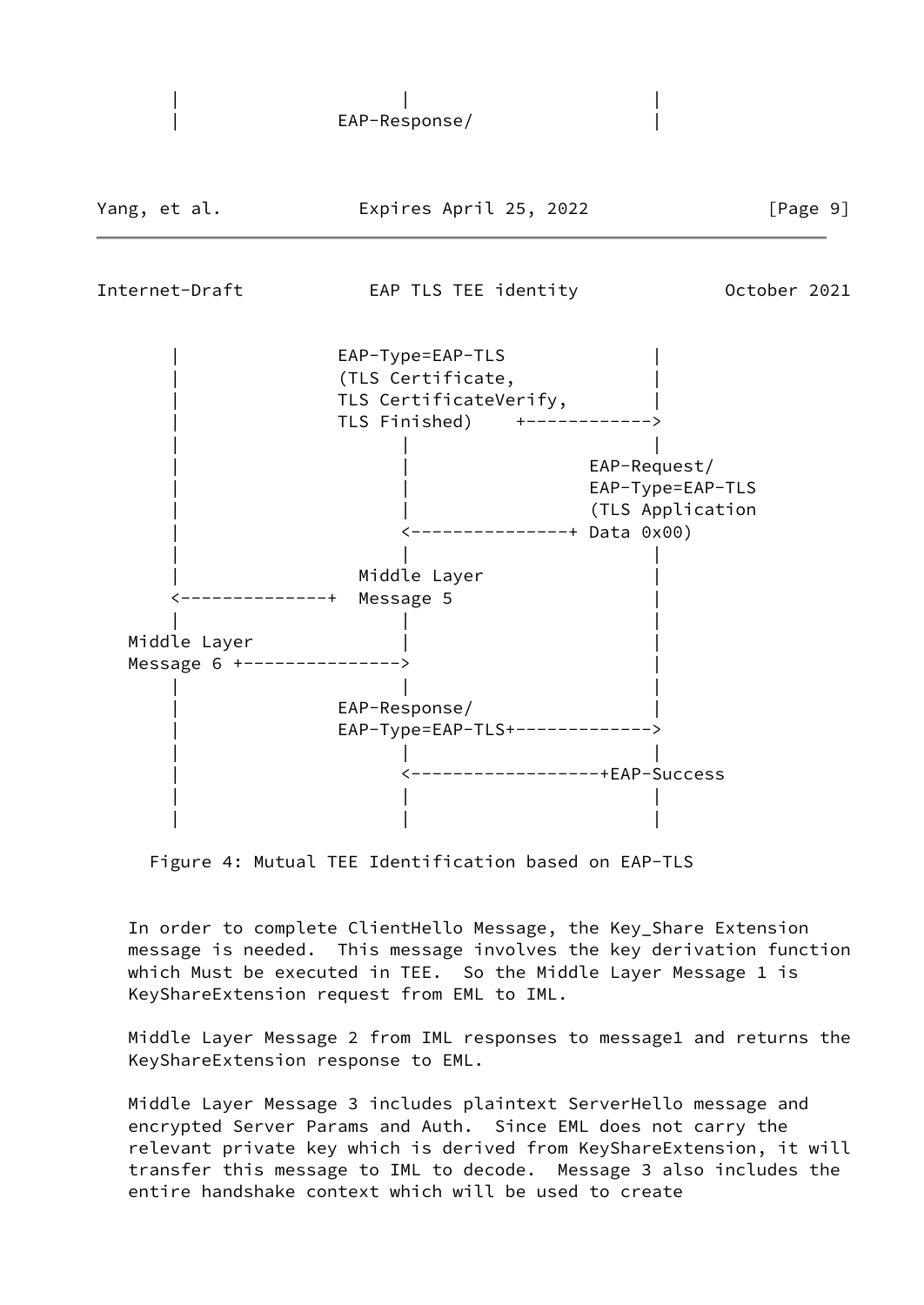CertificateVerify and Finished context.

 In Message 4, encrypted TLS Client Certificate, TLS CertificateVerify and TLS Finished message will be included.

 Message 5 is the encrypted application data 0x00, which will be sent to IML to decode.

Yang, et al. Expires April 25, 2022 [Page 10]

<span id="page-11-1"></span>Internet-Draft EAP TLS TEE identity October 2021

 After decrypted the message 5, the plaintext will be packed in message 6 and sent to EML. Then EML will make the determination if the authentication procedure is finished.

<span id="page-11-0"></span>[4.5](#page-11-0). Ticket Establishment

 If the NewSessionTicket context is sent by EAP-TLS Server, it will be packed in the middle of Server's TLS Finished message and TLS Application Data 0x00 message. This context will be included in message 5 by EML and conveyed to IML. After received message 5, IML will decrypt and retain this ticket establishment context for resumption.

## <span id="page-11-2"></span>[4.6](#page-11-2). Resumption

 After the Client has received a NewSessionTicket message from the EAP-TLS Server, the Client can use PSK mode to connect with EAP-TLS Server. This action happens in TLS ClientHello message, in which the Pre-shared-key extension will be used. Need to notice that the action of resumption is deployed by EAP-TLS Client. EAP-TLS Client determines if it will use NewSessionTicket to rebuild connection with EAP-TLS Server. If do so, the message 1 will include the type of NewSeesionTIcket request to IML. After received this request message, IML will generate the Pre-shared key extension in Message2 for EMLREE to generate ClientHello Message.

# <span id="page-11-3"></span>[4.7](#page-11-3). Termination

 TLS Error Alert could be sent both by EAP-TLS Server and Client. If sent by Server, the message will be transferred to IML by EML to decrypt. And the IML will notify EML in message 4 or 6. If the TLS Error Alert message is sent by IML, it will be generate in message4,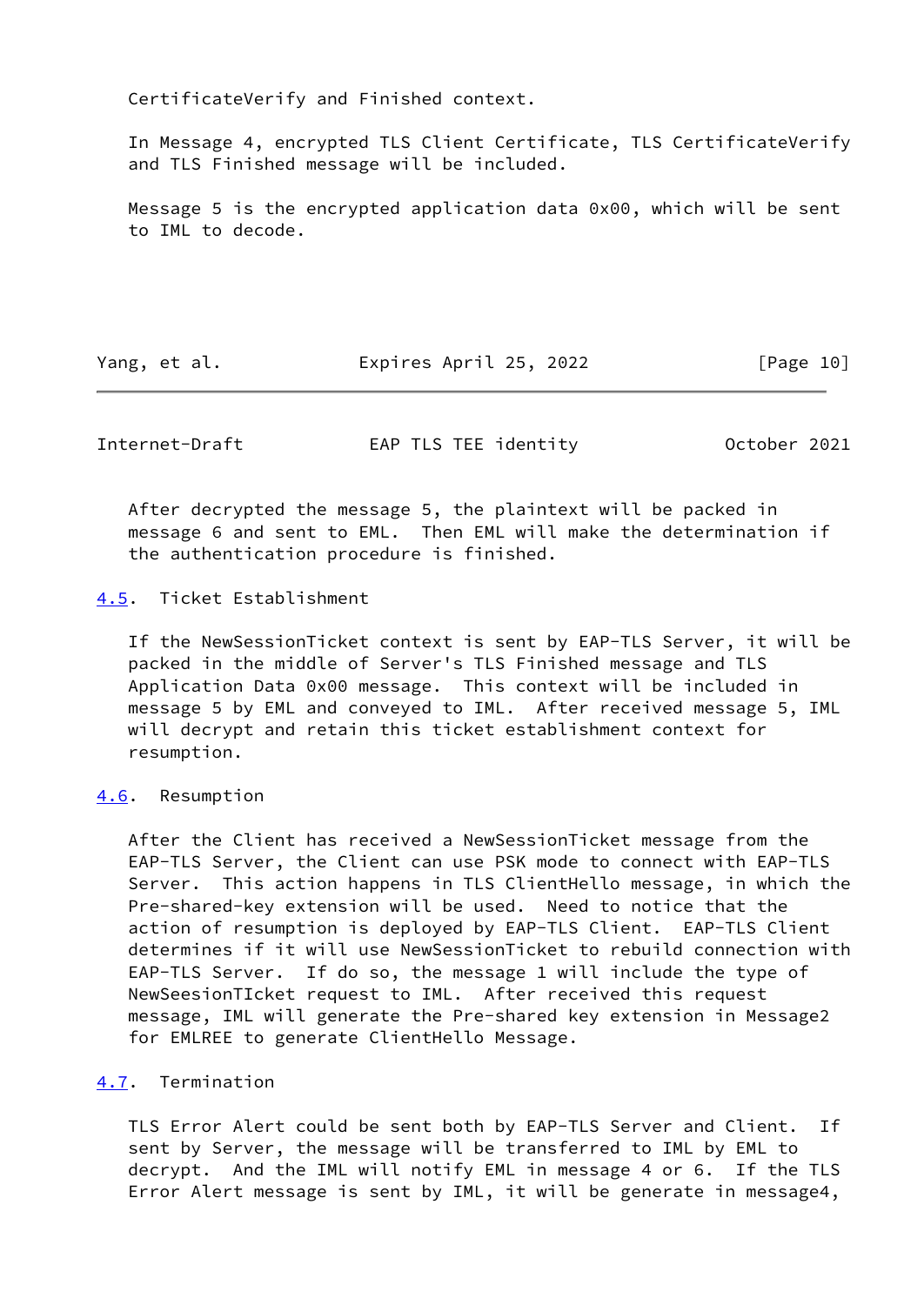which will be directly transferred to EML.

<span id="page-12-0"></span>[4.8](#page-12-0). Hello Retry Request

 This message happens after the EAP-TLS Server received ClientHello. Since the negotiation is not successful, the Hello Retry Request message will be sent in plaintext to EAP-TLS Client.

<span id="page-12-1"></span>[5](#page-12-1). Use Scenarios

 Like SIM/eSIM is for 4G/5G to authentication, TEE authentication could be used in WLAN and LAN for devices that need to gain access to the network. TEE authentication could be used as complementary of RATs and DevID. In scenarios like manufacturing industry and some IoT scenes, to recognize a device's identity may be important, the specific use scenarios are shown below.

| Yang, et al. | Expires April 25, 2022 | [Page 11] |
|--------------|------------------------|-----------|
|              |                        |           |

<span id="page-12-3"></span>Internet-Draft EAP TLS TEE identity October 2021

 Scenario 1, TEE authentication could be used in situations like industrial Internet, in where machines need to have their identity checked for property management or network access.

 Scenario 2, TEE authentication could be used in situations like campus or factory, in where devices need to authenticate to gain access to network.

 Scenario 3, TEE authentication could be used in situations in where identities of devices need to be traced with trust.

<span id="page-12-2"></span>[6](#page-12-2). Security Considerations

 This document uses the concept of TEE, which could be considered as a trusted anchor in device that cannot be tampered. The REE of a device cannot be fully trusted or it may be tampered by attackers. The middle layer has two parts: the IML and the EML. Even though the messages conveyed between IML and EML are already encrypted, TEE cannot guarantee the integrity of the message in REE. In another word, DoS attack against REE cannot be prevented. For example, EAP- AKA in 5G involves two components: UE and ME. UE includes SIM and represents authentication procedure, ME represents establishing communication between mobile phone and base station. If an attacker invades into the ME and tampered the communication message, a DOS attack will be implemented.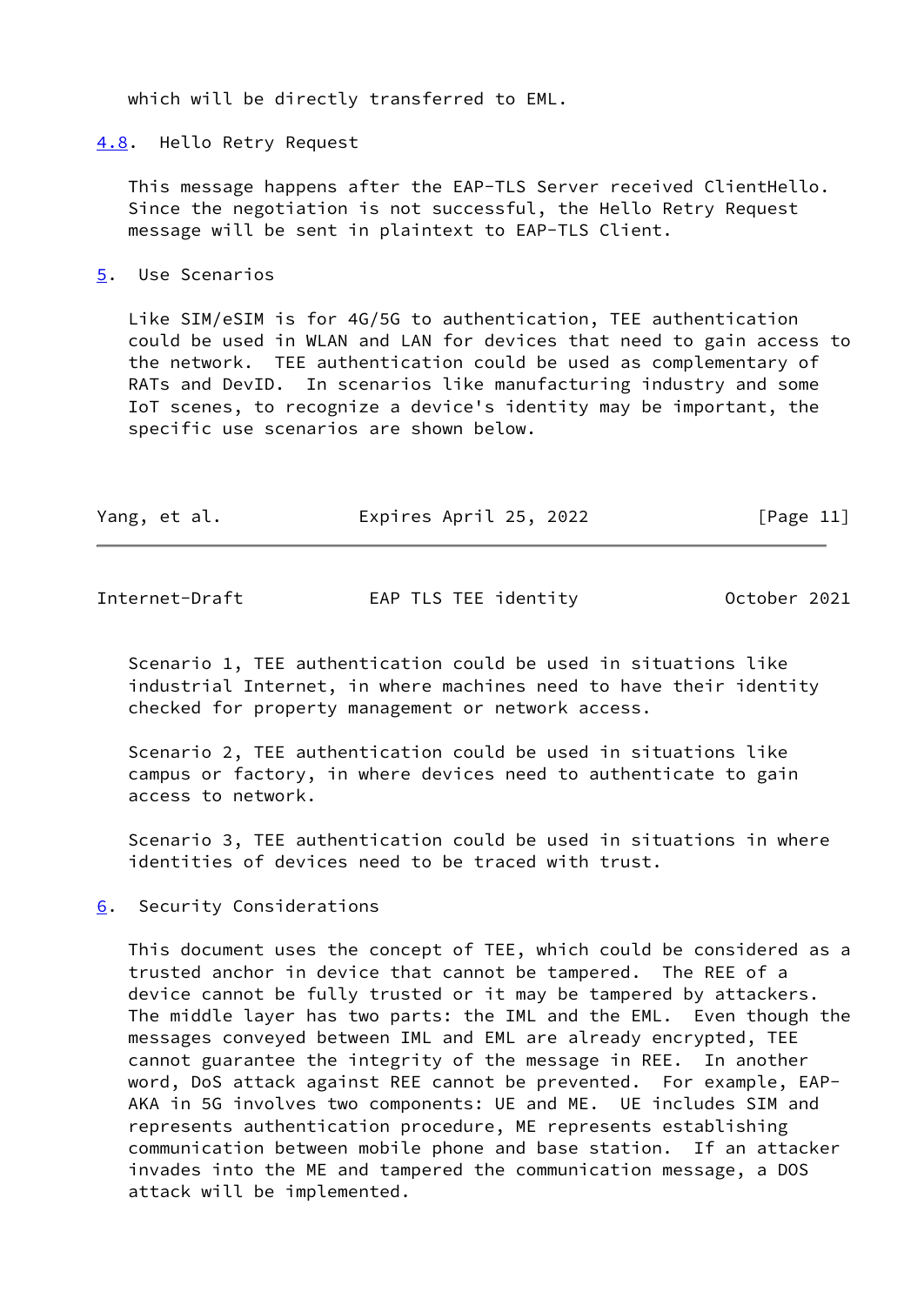The other aspects of the security considerations will follow TLS1.3, EAP-TLS, and RATs [draft--ietf-rats-architecture.](https://datatracker.ietf.org/doc/pdf/draft--ietf-rats-architecture)

<span id="page-13-0"></span>[7](#page-13-0). IANA Considerations

No new item needs to register in IANA.

<span id="page-13-1"></span>[8](#page-13-1). Acknowledgement

TBD

<span id="page-13-2"></span>[9](#page-13-2). Normative References

 [RFC8446] Rescorla, E., "The Transport Layer Security (TLS) Protocol Version 1.3", [RFC 8446](https://datatracker.ietf.org/doc/pdf/rfc8446), DOI 10.17487/RFC8446, August 2018, <[https://www.rfc-editor.org/info/rfc8446>](https://www.rfc-editor.org/info/rfc8446).

Authors' Addresses

| Yang, et al.                                                                    | Expires April 25, 2022             | [Page 12]    |
|---------------------------------------------------------------------------------|------------------------------------|--------------|
| Internet-Draft                                                                  | EAP TLS TEE identity               | October 2021 |
| Penglin Yang<br>China Mobile<br>32, Xuanwumen West<br>BeiJing, BeiJing<br>China | 100053                             |              |
|                                                                                 | Email: yangpenglin@chinamobile.com |              |
| Meiling Chen<br>China Mobile<br>32, Xuanwumen West<br>BeiJing, BeiJing<br>China | 100053                             |              |

Email: chenmeiling@chinamobile.com